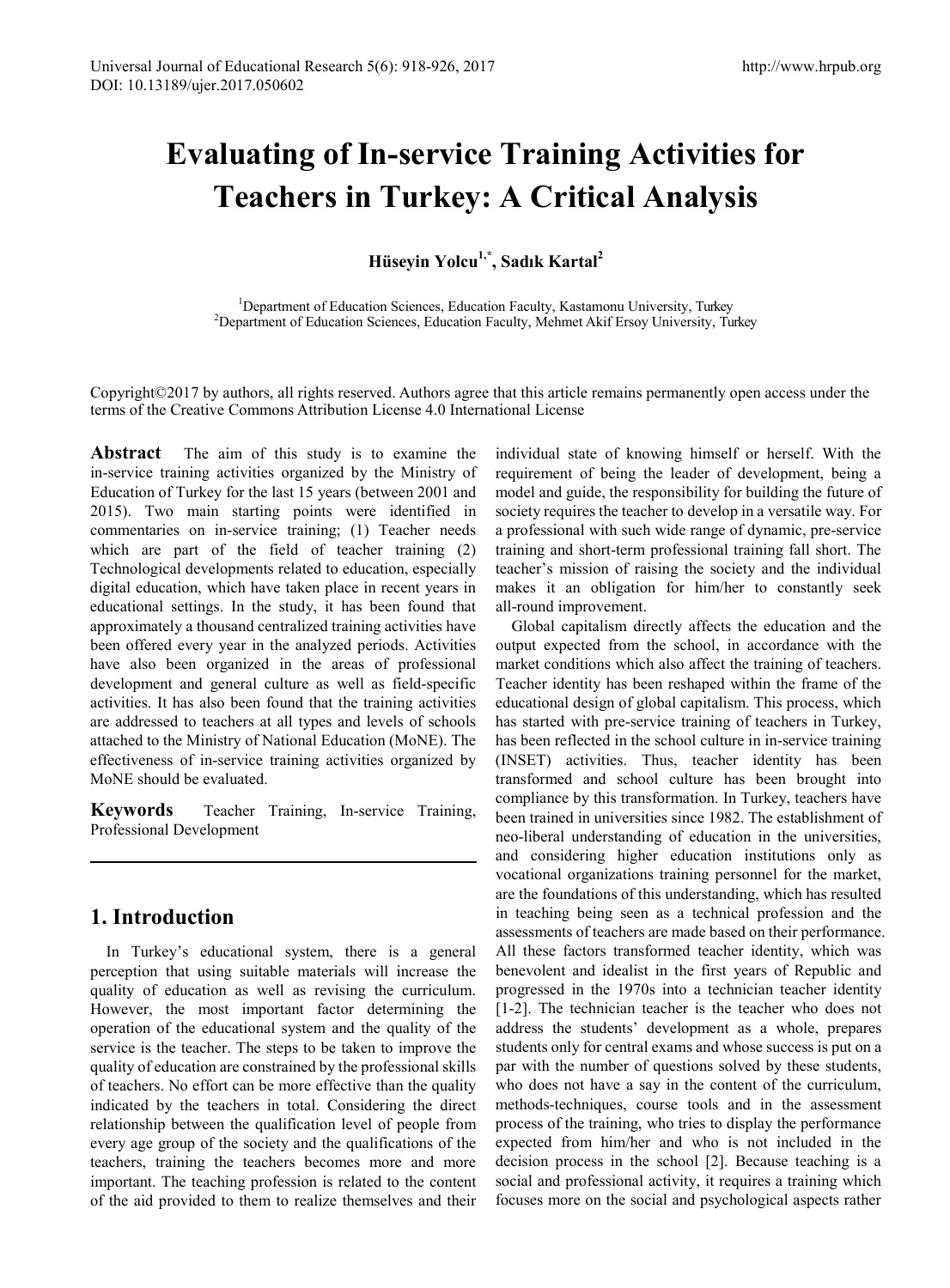than technical aspects. As teaching must contribute to raising an individual, the teacher should have this development so that they can engage with students with different individual, social and cultural characteristics. Also it is very important for teachers to understand different cultures, rich meaning, creation skills and attitudes [3].

Continuous professional development of teachers has gained great importance in recent years. This situation is accepted as a professional duty in many countries. This duty is generally included in legal regulations, employment contracts or mutual agreements as a condition. In some countries, it is an obligation to participate in INSET for professional development. In Luxembourg, Hungary, Malta, Portugal, Romania and Finland, the minimum number of hours for which a teacher should attend INSET courses is determined. In Holland, Slovenia and United Kingdom (Scotland), attending in professional development courses in a minimum level is accepted as a condition for staying in the profession. In Bulgaria, Spain, Lithuania, Portugal, Romania, Slovenia and Slovakia, the courses form a duty and pre-condition for career improvement and salary increase. In France and Poland, INSET activities are directly related to career improvement [4]. In the USA, The Trainer Raising Accreditation Council, which was established independently from the government, has authority to accredit all trainer raising programs under the Office of Education. In Australia, The Teaching and School Leadership Institution carries out the qualification assessments of all pre-service teacher training programs. In Germany, teaching standards, which are obligatory must be implemented across the country and teacher training quality assurance system were established at the beginning of 2000s. India established The National Teacher Training Council in 1993 and The National Assessment and Accreditation Council in 1994. The common purpose of all these establishments is the continuous improvement of the professional development processes for teachers [5].

Although various activities are organized in Turkey within the scope of INSET for the professional development of the teacher, none of them are obligatory. Although these activities can be regarded as professional development, they are mostly evaluated as extra credits in management duties and appointment/replacement. For example, 11% of teachers and other personnel applying for participation in the INSET activities organized by MoNE (Ministry of National Education) between 2001-2004, did not participate for various reasons [6]. In addition, the rate of women participating in INSET activities is lower than that of men. The basic reason for this situation is the responsibilities of women, which they perform due to their gender roles. Women also face certain problems resulting from their gender roles in their career plans [7-8-9].

The MoNE does not organize adequate numbers of INSET activities. For example, the number of INSET activities organized by MoNE between 2001-2004 was nearly 2,500. As the ministry has 550 thousand teachers in public schools, each teacher has the possibility to participate in these activities once in every 22 years [6]. While it can easily be seen that there are not enough INSET activities of MoNE, it is difficult to evaluate the effectiveness of these activities. Little research has been done on this subject. Still, there is a general consensus that the efficiency of INSET activities is inadequate. For example, in recent research by Göksoy [10], it was found that many teachers participating in INSET activities were dissatisfied. Karasolak, Tanrıseven and Yavuz-Konakman found that the teachers had a negative attitude towards INSET activities [11]. When these two research findings are taken together, it seems that INSET is not adequate. However, neo-liberal policies, which have targeted the comprehensive transformation of teacher training policies in order to increase the quality of teachers in recent years, set the professional qualities of teachers in the conceptual frame of "competence" and redefine teacher identity as merely information transmitting technical personnel. Based on this approach, MoNE keeps discussions of "teacher qualities" on the agenda [12]. For example, the document Teaching Profession General Competences was published in 2006 and Special Competences was published in 2008. A School Based Professional Development model was developed and its implementation was completed in 2011. In spite of these developments, neither Teacher Competences, nor a School Based Professional Development Model was implemented across Turkey. The biggest obstacle to the model is the lack of political support and discontinuation of the management staff in the MoNE central organization. Although various studies have been carried out in academic environments and in Higher Education Board and by various non-governmental organizations (for example Turkish Industrialists' and Businessman's Association) for professional development of teachers, they have not been implemented and have had no effect on the process of education.

INSET targets are supposed to provide individuals with the required knowledge, skills and attitudes for their duties and making them more successful, productive and happy in their jobs. Technological developments bring new knowledge, techniques and tools to professional areas and oblige workers to learn and improve. This requires in-service training. Making teachers aware of these developments is realized through INSET. This is confirmed by the research of Ergin, Akseki and Deniz [13]. Teachers participating in the research stated that INSET activities should be organized in order to develop themselves as well as being able to catch up with scientific, technological and social changes and gaining the knowledge, skills and behaviour required by the innovations and developments in the area of education.

As in-service training is considered a training in the area, training is included in the sources as a right. With this understanding, MoNE organized INSET activities for teachers working in pre-school, elementary school and secondary school institutions every year. The content of INSET activities involves developing the knowledge and skills of teachers working in schools and institutions, making them comply with scientific and technological developments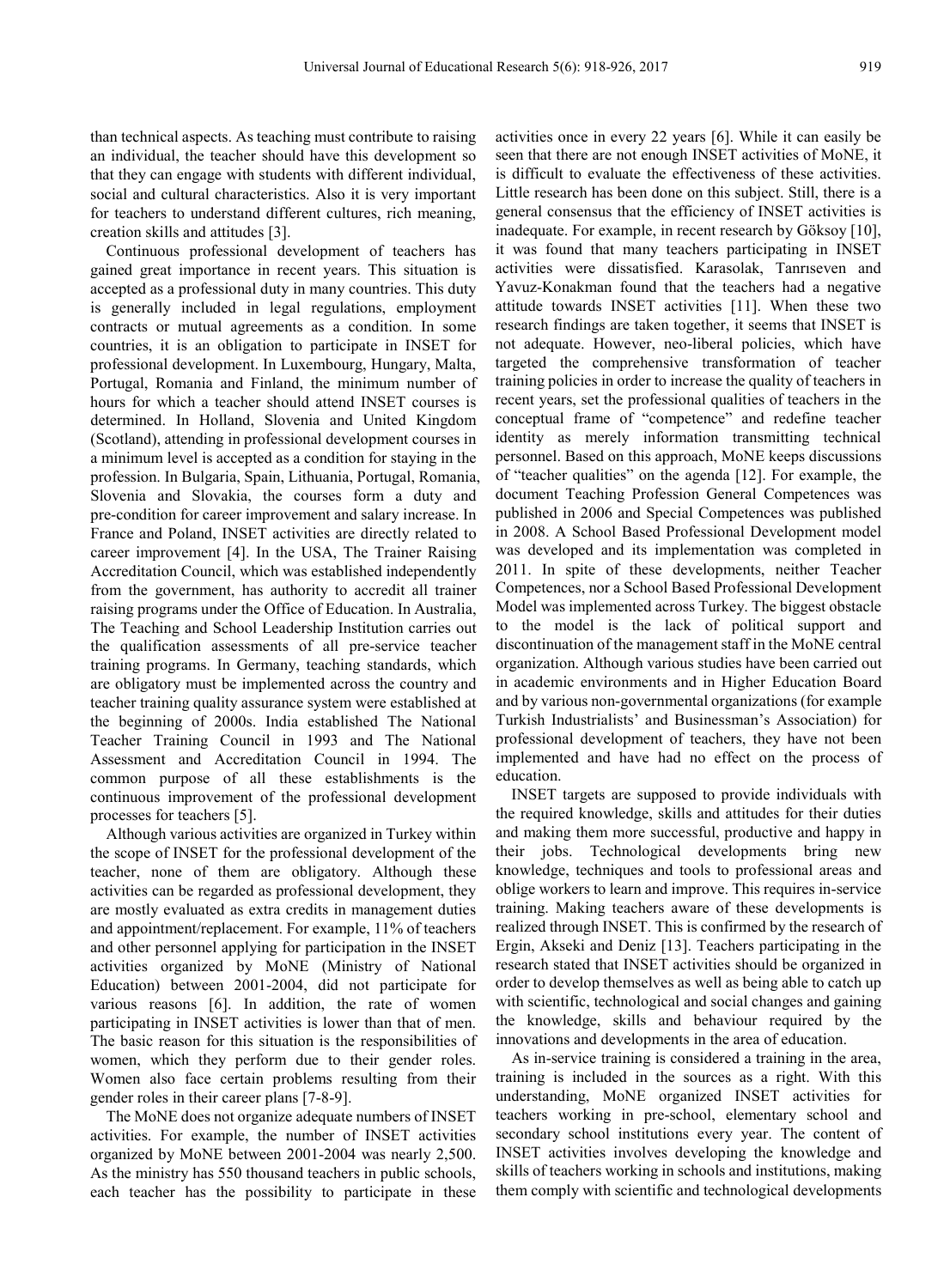and preparing them for higher positions, increasing their productivity. MoNE central organization units determine the course activities by consulting with rural organization units. MoNE has tried to build cooperation between MoNE, universities, non-governmental organizations, public and private institutions and organizations for the conduct of activities. Approaching the subject from this point of view, INSET activities of MoNE should be evaluated. Some research has examined INSET activities in Turkey [13-14-10-15-11-6-16]. In this study, unlike that research, INSET activities in the last fifteen years in Turkey for education sector workers were examined and thus the educational system was investigated with a critical approach.

### **2. Method**

The purpose of this study is to examine INSET activities organized by MoNE between 2000-2015. The study of documents and content analysis techniques were used in the study. The activities of 2003, 2005 and 2010, which were selected as the sample for document examination, were analyzed in accordance with the sub-titles of area, professional knowledge and general knowledge, and the suitability of the activities was interpreted according to the related literature and research. In-service training activities of 2015 were interpreted as the ten most common activities. Interpretation was based on (1) teacher needs included in the teacher training literature, (2) technological developments about education, especially digital education in educational environments in very recent years. In the study, evaluations were made according to the total contribution of the system or the changes to education rather than the purpose of the activities.

### **3. Findings**

In this section, the activities of 2003, 2005, 2010 and 2015 were classified and discussed from the INSET activities of MoNE between 2001-2015. When the INSET activities of MoNE between 2000-2004 were examined, it was seen that the activities mostly focused on professional knowledge, although there were studies in subject knowledge and general knowledge areas. For example, the names of five activities in each category in 2003 were given in Table 1.

It is essential for a teacher to follow the changes about his/her profession in general and in his/her subject area, and be informed about the developments in pedagogy and learning the popular subjects of the field. It can be said in this context that MoNE organizes INSET activities focused on knowledge transmission rather than sharing experience. However, it is a narrow and limited area of development. It is the result of considering education only as knowledge transmission. Thus, in 2003 activities were organized in the areas of subject, professional knowledge and general knowledge, mostly in the area of professional knowledge. This practice is similar to the education the teacher received

before service. In the Basic Law of National Education No. 1739, it is stated: "Preparation for the profession of teaching is provided by general knowledge, special subject education and pedagogical formation. In order to gain the qualifications mentioned above, teacher candidates, no matter what the level of teaching, must have higher education". When the curricula of teacher training institution were examined (Higher Education Board course contents were standardized), the same behaviours were provided to all teachers with same contents. These patterns were repeated in-service. For example, 25 activities were made in different places and dates in 2001 for "German Teaching Methods". In spite of being for different teachers, it was seen that the same activities continued with the same content in the following years. A similar situation was also seen in other branches. Thus, INSET activities were seen as a form of "briefing". However, INSET activities should be in the form of "sharing", as will be discussed in more detail in the discussion and conclusion sections.

There is a great effort in Turkey in order to generalize the use of technology in the education. This process has different stages, such as as "from blackboard, to computers for all schools" and "from a computer for each school, to a computer for each classroom". For the "from blackboard to a computer for each school" stage, the Basic Education Project, which was a project supported by the World Bank implemented between 1998-2004, can be said to have a quite important role [18]. In 2001 and the following years, activities such as computer use (Access - data base, Internet, web design, PowerPoint presentation software, Windows98, Word, Excel), and computer accounting were organized as a result of the generalization of computer use in society and because the teachers of the period were isolated from this technological innovation. In a study by MoNE [19], teachers emphasized that the most useful education they received regarding technology use was education about computer and Internet use. Teachers stated that with this education, they gained skills like preparing course schedules, creating activity pages, designing school web sites and using the Internet. For acquiring computer-related skills, more detailed courses are organized today regarding the use of computers in lessons. The last stage of using the computer as the principle auxiliary factor for teaching is the Project of Opportunity Increasing and Technology Improvement Act (FATIH).

Apart from the local/central level of INSET activities, each school has been considered as a total quality management (TQM) unit in micro sense since the first half of 2000s. For the Turkish educational system, it is possible to call the 2000s the "TQM" years. Many activities were organized in the name of quality in education (TQM in education). Even the focus of the activities was the argument of quality. TQM was advocated with slogans such as "revolution in education", "innovation", "a new system", "quality", "career", "leadership", "entrepreneurship", "charisma", "constant development", "democratic participation", "communication", "productivity", "customer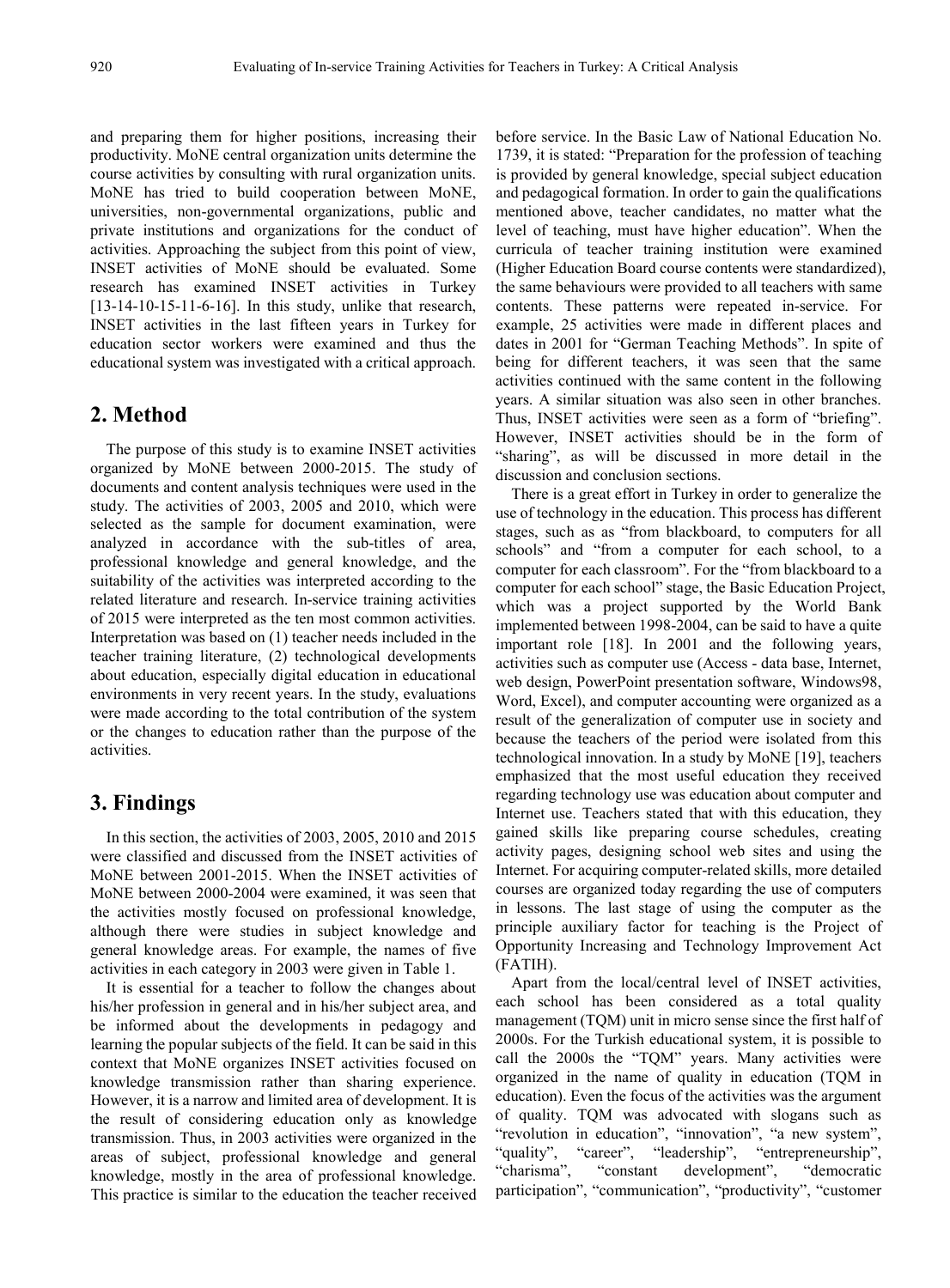satisfaction". It was frequently emphasized that there was a new and single model in the improvement of education quality and innovation of the system [20]. MoNE established some legal regulations in order to implement the TQM philosophy. In addition, INSET activities were organized for managers, teachers and other education personnel in order to comprehend and implement TQM philosophy. Participation in these courses was obligatory. Thus, TQM was one of the most widespread activities among INSET activities organized between 2001-2004. MoNE organized subject knowledge, professional knowledge and general knowledge INSET activities between 2005-2009. However, the focus was mostly in the professional knowledge area, again. Five activities of each category in 2005 are given in Table 2 as examples.

**Table 1.** Five examples of training in 2003 according to the category of subject, professional and general knowledge

| Subject knowledge                                             | Professional knowledge                                   | General knowledge                                      |
|---------------------------------------------------------------|----------------------------------------------------------|--------------------------------------------------------|
| Custom design course in computer                              | Program development seminar                              | Erosion and Environmental Future Seminar               |
| Computer-aided accounting course                              | Seminar in material development in education             | Seminar in interfaith relations<br>in globalized world |
| Service Techniques course                                     | Physics Teaching Methods course                          | Computer course                                        |
| Teachers' special subject<br>qualifications seminar           | Seminar in Educating of children with behavior disorders | Photography course                                     |
| Seminar on the evaluation of social studies<br>lesson program | Total Quality Management in Vocational Education         | Foreign language course                                |

Source: [17]

**Table 2.** Five samples of trainings in 2005 according to the category of field, professional and general knowledge

| Subject knowledge                                                                      | Professional knowledge                                | General knowledge                      |  |
|----------------------------------------------------------------------------------------|-------------------------------------------------------|----------------------------------------|--|
| Research Methods and Techniques Course                                                 | German Teaching Methods Course                        | Computer Repair and Maintenance Course |  |
| Seminar in project preparation techniques                                              | Teacher training through<br>distance-service training | Paper marbling course                  |  |
| Computer, Web usage, Internet                                                          | Arabic Teaching Methods Course                        | Developing the folk culture course     |  |
| Seminar in developing the implementation of PISA                                       | Teaching methods                                      | Education for future                   |  |
| Printed Material Standardization in Guidance and<br>Psychological Consultancy Services | Seminar in developing the<br>implementation of TOM    | English-French Course                  |  |

Source: [21]

**Table 3**. Five samples of trainings in 2010 according to the category of field, professional and general knowledge

| Subject knowledge                                                                                                                                    | Professional knowledge                   | General knowledge                                         |
|------------------------------------------------------------------------------------------------------------------------------------------------------|------------------------------------------|-----------------------------------------------------------|
| Computer course (Apple I Life), software, program, computer-aided<br>lessons, web, etc. Introduction of computer program<br>to teachers and students | Modular Education Programs Seminar       | Seminar in Turkish Cuisine                                |
| Evaluation of PISA 2009 and TIMSS 2007 results                                                                                                       | Family education course                  | Seminar in Turkish Culture and<br><b>Education System</b> |
| Equipments of science and Technology lesson                                                                                                          | Alternative teaching methods             | Intercultural Tolerance                                   |
| Elementary education standards seminar                                                                                                               | Seminar in multi-grade class implication | Innovative teachers<br>course                             |
| <b>Project Preparation Techniques</b>                                                                                                                | Classroom Management Seminar             | Environmental seminar                                     |

Source: [25]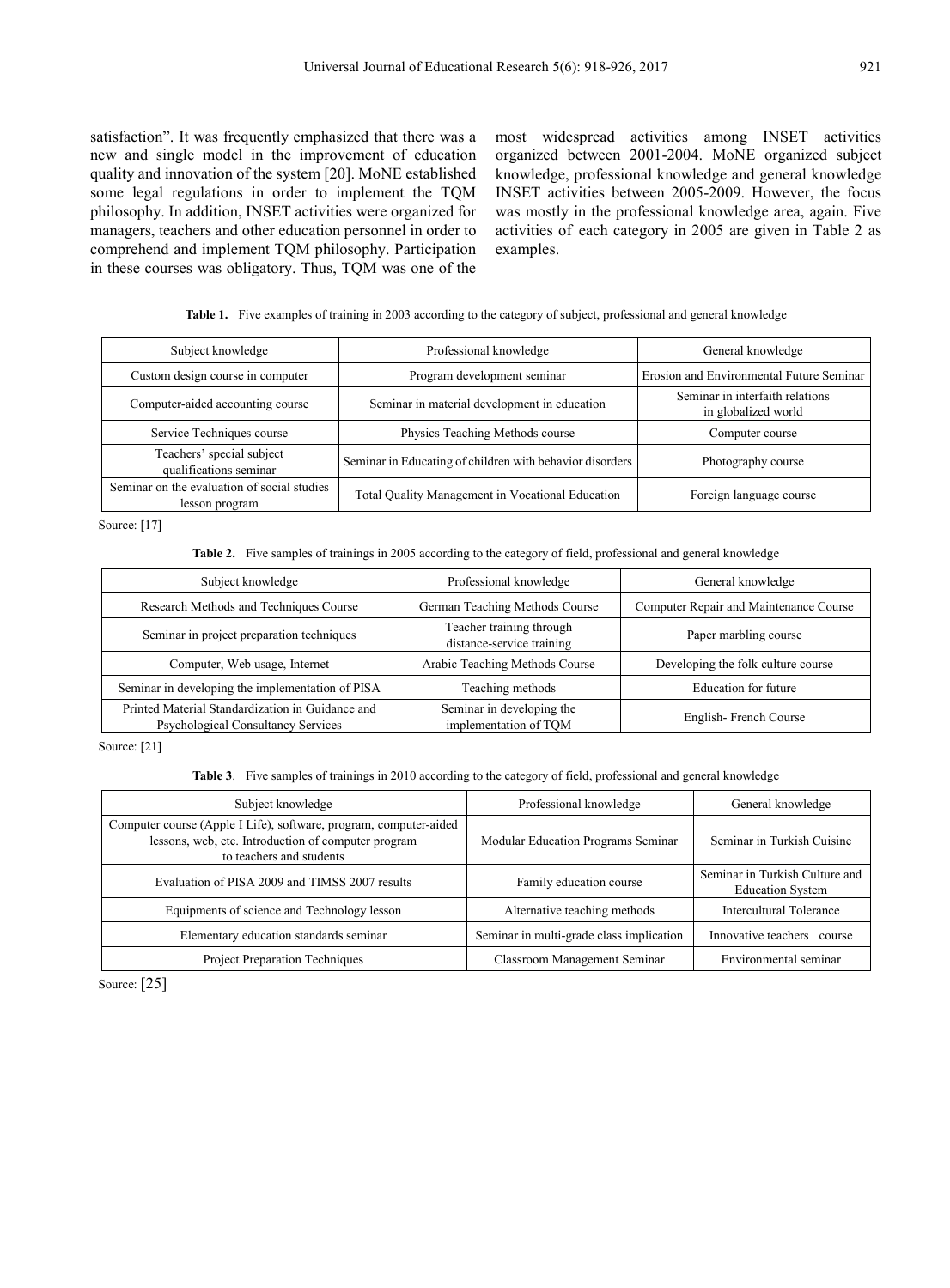| Activity                                                               | Number of activity |
|------------------------------------------------------------------------|--------------------|
| <b>FATIH</b> Project                                                   | -61                |
| Course in "Training for Individuals with Special Education Needs"      | 31                 |
| Teaching Methods and Techniques course - various branches              | 23                 |
| Guidance Course                                                        | 12                 |
| Network (CCNA Discovery 1) course                                      | 10                 |
| Distance education                                                     | 9                  |
| Course in Content Management Systems in Computer - Web-Based Education | 9                  |
| Seminar in Coping with Post Traumatic Stress                           | 8                  |
| Family Education (age 0-18) Orientation Training Course                | 6                  |
| New Approaches in Education                                            | 5                  |

**Table 4**. 10 in-service training activities most held in 2015

Source: [32]

Turkish public management, the "project development" understanding, has been dominant in the last ten years, as well as the performance evaluation of managers and institutions. With the leadership of institutions such as the Turkey Science and Technology Academy and the State Planning Organization, educational institutions such as MoNE and Universities started to indicate project development standardization as a criterion for scientific studies. Two basic reviews for INSET activities can be made with this understanding. The first is the presentation of routine duties and responsibilities by managers/institutions as a project, which is, afterwards, used as a criterion in performance evaluation and considered as an important factor in rewarding. The second overshadows the uniqueness of the project with standardization in central activities based on the location of the project (as Turkey Science and Technology Academy and other institutions do). In other words, projects arranged centrally, are against the spirit of the project. Thus, the understanding of the centrality of project was included in the Project Preparation Techniques Course Module Program published by MoNE in central level courses as follows [22]:

This program was prepared in order to provide the knowledge and skills required in the preparation of projects on the subjects regarding the branches and institutions of the Ministry's personnel.

In recent years, international comparison and International Student Assessment Examination (PISA) practices are considered to be important success criteria by MoNE. These started to be used as a reference source in educational assessment and scientific studies. MoNE organized activities for the evaluation of PISA participation, PISA practice improvement, and PISA projects in 2005. In the Turkish educational system, there is an abundance of central examinations between the elementary education, secondary education and higher education. Adding an international examination to these national level examinations makes the quality of the education even more difficult. Moreover, the PISA examination has been the focus of criticism in

international scientific environments. Nearly 100 academics from various countries stated their concern about the negative results of PISA rankings as follows [23]:

The ongoing global examination cycle and new PISA regimen will inevitably cause more and longer multiple choice examinations, imposed and at all points planned courses and less autonomy for teachers, it will harm our children and weaken our classrooms. Thus, PISA raised the level of stress, which is already high in schools and jeopardizing the well-being of the teachers and students, to even higher levels.

As described above, standardized exams have the risk of transforming learning into an obligation. Putting locality and cultural diversity aside and increasing the exams by MoNE, evaluating and directing the students, cause various problems. So far, national exams (Secondary Education Exams / Placement Test, Student Selection Exam / Higher Education Test and student placement test, and international examinations (International Maths and Science Research Tendencies (TIMSS) and PISA) indicate that the education system in Turkey cannot provide appropriate education for each student [24]. As examples of 2010-2015 in-service training activities, 5 examples are given for each category in Table 3.

In recent years, as a result of MoNE's modularizing vocational and technical education, related INSET activities are being organized. The purpose of modular education is providing the students in vocational and technical education institutions with a non-parrot, permanent, transmittable and problem-solving skills. The modular education program is adequate for meeting these expectations. The variables of this process are the curricula, teaching methods and teaching materials [6]. In modular education, the students are free to choose their areas of specialty in accordance with their own ideas and professions. Each student chooses a field and branch in a frame provided by the school. The student gains the competence for his/her occupation of choice with the field and branch modules. These are obligatory modules for every student who desires to study professional modules.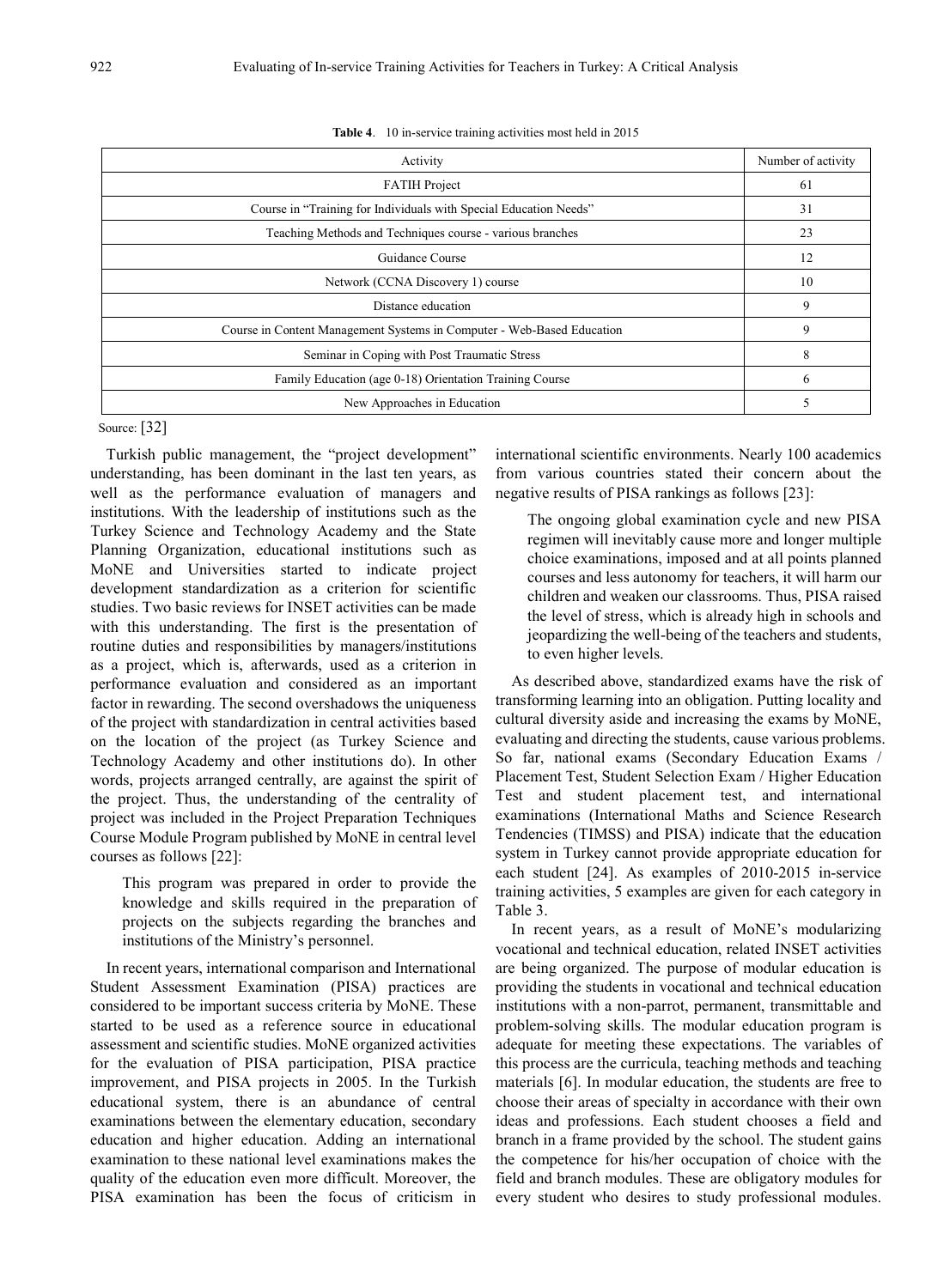While receiving modules, the student starts with the basic pre-condition modules. He/she can extend professional competence with different elective modules from other fields of choice [26].

Learning speed differs depending on the student. Modular education provides the students with the opportunity to learn at their own pace. In the modular system, knowledge and skills acquired in the previous studies are taken into consideration and students advance according to these acquisitions. The scheme is mainly positive, but subjective concepts, such as "innovative", "progressive", and "modern", are mentioned frequently in the pedagogical literature and INSET activities. These concepts can be seen as hollow and not prospective as well as being subjective. Gür [27], summarized this view:

"The term of traditional education is a conceptual fabrication of progressive pedagogy. In other words, there is nothing such as "traditional" education as progressive pedagogy puts it. Of course it is possible to find heated discussions and interactions between the student and the teacher in "traditional" communities or periods. Finally, what is called "totalitarian education", which can be understood as a pattern of the thing falsely called "traditional education", is a modern twentieth century phenomenon. "

Centrally determined, standardized behaviours are transferred to the students via schools. In the European Union, eight basic competence areas were standardized for knowledge, competence and attitudes required for personal development, active citizenship, social participation and employment in general. These are: (1) Communication in native tongue, (2) Communication in foreign language, (3) Mathematical skills and competence in science and technology, (4) Numerical competence, (5) Learning to learn, (6) Social and citizenship competence, (7) Sense of initiative and entrepreneurship and (8) Cultural awareness and expressing oneself [28].

MoNE organizes INSET activities about family participation for pre-school teachers and about adult education for school counselors. Such education produces different problems in practice in consolidating the relation between schools and families, although they may seem pedagogically positive at the first sight. When the issue is approached in terms of pedagogy, such education makes it easier to solve some problems arising between the school, parents and pupils. Thus, these affect the individual well-being of the student as well as his/her academic success. On the other hand, a governance mindset is promoted by consolidating school-family cooperation through education for family participation.

MoNE organizes courses for remote education in order to use online and offline applications alone or together (audio, visual and interactive applications, homework, portfolio applications, chatting, forums, e-mail, virtual classroom applications etc.) as provided by information technologies in education. Education is organized in courses such as radio or TV publication, video conference system, computer applications, web applications, video conference, Internet chat, images, multimedia, macromedia, software simulation tools, mobile learning tools, and so on, in accordance with the technological developments of our time. Bringing these tools into prominence can be seen as necessary in terms of enriching the educational medium. In addition, in parallel with the generalization of technology use in education, there has been an increase in critical studies about how this situation changes the content and dimensions of the relations of the teachers, who are the most important subject of training process, with other groups in the school as well as his/her identity and professional qualities [29-30-31-12-18]. As mentioned earlier, the FATIH Project is the last stage of the generalization of technology use in education in Turkey. This project is among the ten most expensive technological projects in the world. The ten most common activities in INSET activities in 2015 are given in Table 4.

As seen in Table 4, the largest number of activities in 2015 was made in the subject of the FATIH project. The Fatih Project, which was promoted to the public by MoNE as a reform in education, including Z-Book (Enriched Content and Interactive E-Book), EBA (Educational Informatics Network), abd Video Conference Courses. In this project, all classrooms in all schools (pre-school, elementary school and secondary school levels) were provided with LCD panel interactive boards and Internet access. Tablet computers were distributed to all teachers and students. Teachers are being given in-service training in order to provide effective use of the informatics technology hardware in the classrooms in the learning-teaching process. In terms of education, material abundance is always an advantage as it addresses to higher number of senses. It makes the teacher's job both easier and more difficult. However, it is the teacher who operates the material and makes it a support for the course. While the teacher is in the primary position in the training, the contribution of the FATIH Project is always given more importance than the teacher. Some studies of the FATIH Project note that the Project exposes learning environments to radiation and affects the health of teachers and students negatively [30-33-34-18]. In addition, there has been an increase in classroom discipline problems resulting from the technology. On the other hand, managers in schools associate the technology use with the performance assessment of teachers and they can use those as tools of oppression and monitoring. Thus, although technology use in education is regarded among the qualities of the teaching profession, it is actually seen merely as the ability to use some new methods and techniques better [33-18]. In the study by [35] called the 2015 General Election Manifestos of Political Parties, it was stated that "educational requirements like teacher qualification were taken into consideration in the second place or never mentioned". The principle factor of educational systems in countries known for student success in international assessments such as PISA and TIMMS is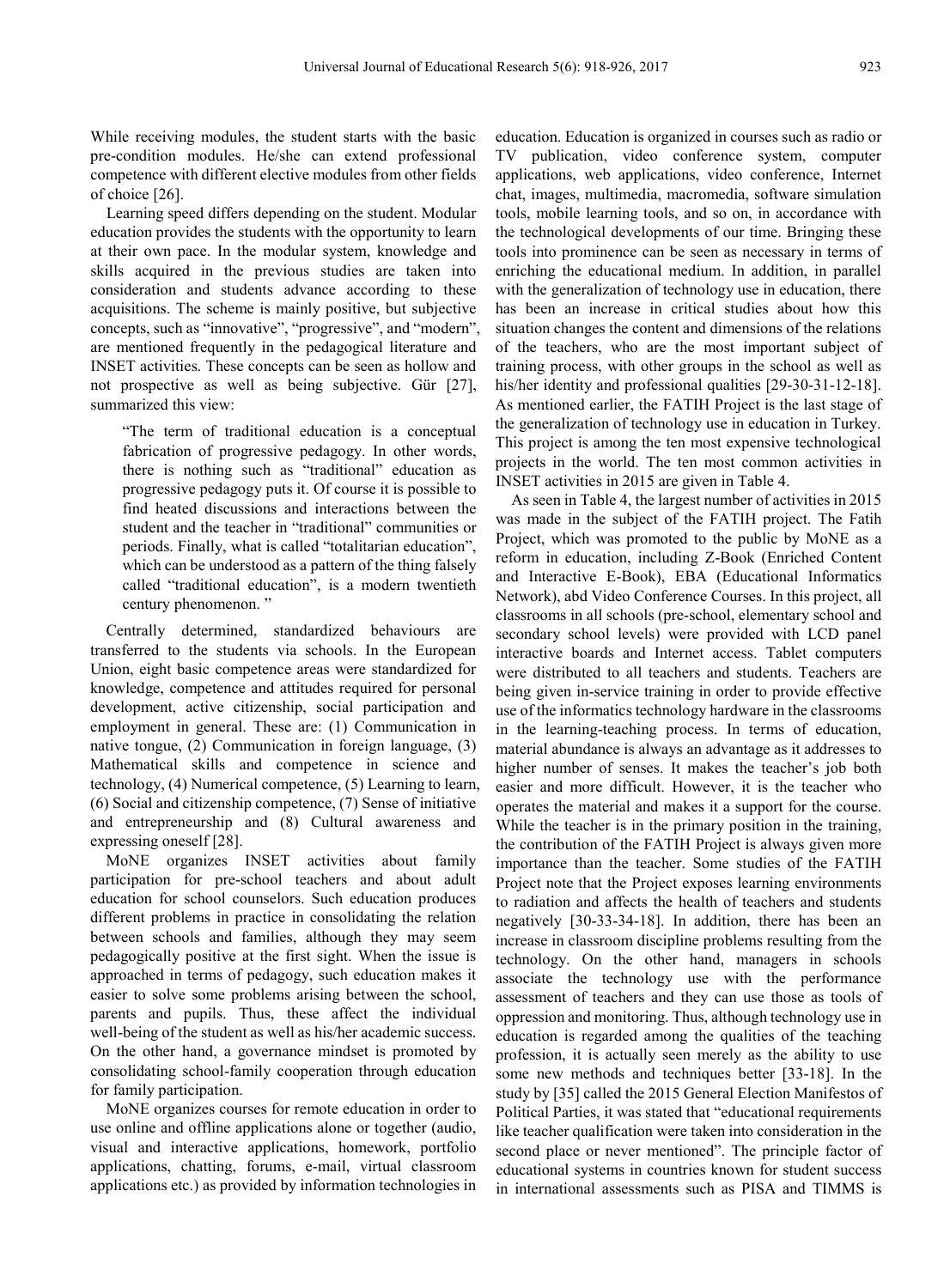qualified teachers. For example, teachers are much more highly valued in Finland than in other developed countries. The profession of teaching is preferred by young people and it is the most attractive occupation group after mathematics and a foreign language. Intense demand for the teaching profession makes it possible for universities in Finland to choose and train the most suitable people as teacher candidates [36].

## **4. Conclusions, Discussions and Suggestions**

The purpose of this study is examining and critically interpreting the INSET activities (subject, professional knowledge, general knowledge) organized by MoNE for teachers working in elementary and secondary education institutions in Turkey. Although it was seen that the activities were organized in all three fields at the local and national levels, the lack of research about their effectiveness makes it difficult to put forward an opinion. It was seen that the changes based on system, structure and program in education were reflected on INSET activities.

INSET activities are organized by MoNE every year in Turkey. These activities are organized in subject, professional knowledge and general knowledge areas. However, the activities are pedagogy-oriented. The activities are organized in compliance with the trendy terms in education. Total quality, efficiency, standardization, PISA, project preparation and similar activities are examples of this. These course titles are common, although their efficiency in increasing the quality of education is questionable.

Most INSET activities have the same content as that of courses received before service. This may indicate the inadequacy of knowledge/skills before service or it may suggest that there are new behaviours a teacher should have. This is an issue requiring discussion and research. Standard Education (Activity) programs were prepared by MoNE in 2013 to provide a standard for the training which MoNE and rural units would implement at the same time and the certificates to be granted after the training, to provide easy access to these programs which were needed in accordance with updating the INSET programs for performance targets [19]. This training in central and local education centers are carried out using these standard curricula. These centralized programs prevent program preparation adapted to need and locality. The programs should also be planned to associate with the teachers' daily lives rather than difficult and intangible issues. Providing interdisciplinary relations and planning around big ideas are obligations, and in-service training should be planned in this way [4].

Since 2011, MoNE has determined the in-service education needs online using questionnaires for teachers. Results obtained from these questionnaires create a source for more productive and effective performance of INSET activities. For example, in 2011 the questionnaire results of teachers identified needed INSET activities about communication skills, diction, teaching leadership and computers [25]. However, according to the questionnaire results in 2012, although 43% of participating teachers indicated need for teaching technologies and material development and 36% indicated classroom management, no activity was organized in 2013 in these areas. In 2013 teachers indicated needs in rates of 31.1% in interactive boards and 24% in tablet computer use, but no related activity was organized [19]. However, it is possible that these issues may have been included within the scope of the FATIH project.

According to the 2014 questionnaire results of MoNE, the in-service training areas preferred most by teachers were; (1) Teaching technologies and material development, (2) Consultancy, (3) Classroom management, (3) Methodology, (4) Speed reading techniques, (5) Interactive board use, (6) Development psychology, (7) Hyper-vigilance techniques, (8) Teaching to learn theories and approaches, and (9) Assessment and measurement. In addition, all this training was organized in 2015 apart from "classroom management" and "hyper-vigilance techniques". MoNE included too many activities in FATIH Projects, even though there was no demand from teachers. Teachers were given a 30-hour INSET course within the scope of this project [32]. Yıldız, Sarıtepeci and Seferoğlu [37] state that the INSET activities organized within the scope of the FATIH Project did not contribute to the professional development of teachers (in the area of informatics technologies literacy). This indicates that the INSET was quite superficial. Although it may seem at the first sight that the INSET content (scope) may contribute to teacher competence for an information technology supported education, the duration of the training is insufficient to ensure this. Results of a research by İzci and Eroğlu [38] also indicate that these in-service training courses were not at the desired level.

Entrepreneurship is supported by the educational institutions (MoNE, Higher Education Board) in accordance with their neo-liberal policies. Various activities are organized in order to develop the students, provide understanding to teachers. (Determination of the competences in this course in entrepreneurship level and integration with other courses, detection of learning outputs and target determination are conditions desired by European Union member countries, even if only as advice). MoNE's remarks on this subject are as follows [39]:

"Policies are developed in Turkey in order to generalize the culture of entrepreneurship and raise new entrepreneurs. Within this frame, entrepreneurship is supported by the programs of various institutions and organizations such as MoNE, Ministry of Science, Industry and Technology, The Scientific and Technological Research Council af Turkey, Small and Medium Enterprises Development Organization, The Union of Chambers and Commodity Exchanges of Turkye and Turkish Employment Agency."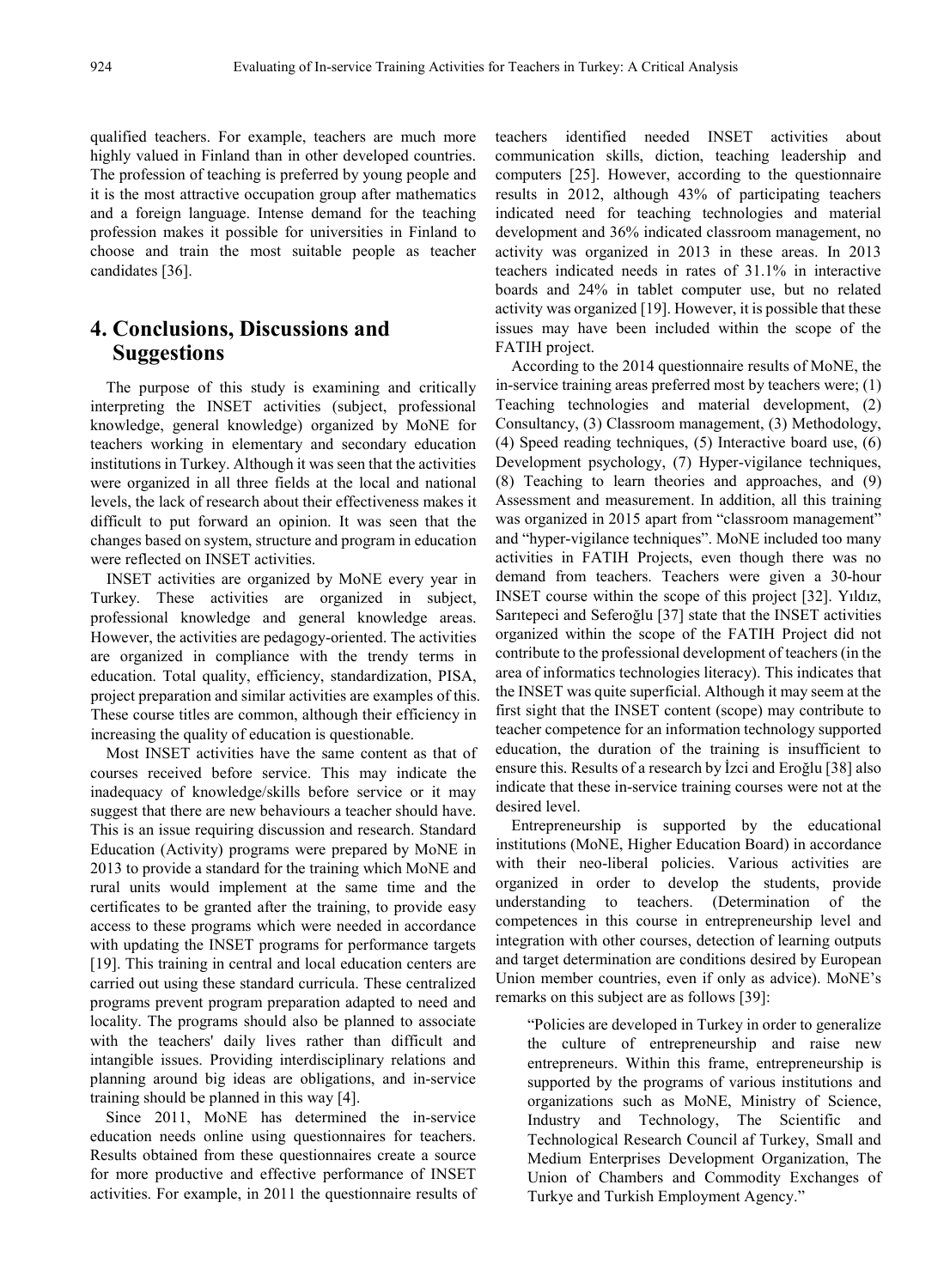Since 2004, MoNE has Fmade changes in the programs with curricula shift in order to provide international competition in education, increase the quality of education, end parrot-learning and raise generations with open minds. INSET activities were organized in compliance with the programs prepared in accordance with the changes in programs using approaches such as constructivism and multiple intelligences. However, MoNE has not made any comprehensive assessment of the positive effects of this program change for almost 10 years. According to TIMSS 199 data, a negative relationship was found between the student-oriented activities in Turkey and the success of students in mathematics and science lessons [40].

Program change has occurred in Turkey since the mid-2000s and it was claimed that a structuralist, that is, a student-oriented education, was chosen. While the essence in student-oriented education was the student's areas of interest and his/her finding the knowledge by himself/herself, assessing and directing the student at the center is regarded as a contradiction. The discourse that "educational problems will be solved" by structuralism has been used by rote for more than 10 years. Gür [27] summarizes this discourse very well:

"The market value of the claim that the educational problems will be solved with constructivism, which is the foundation of new curriculum, is quite high. Because parrot learning is a basic education problem, the cure for this problem is the students' building their own knowledge actively. What we see in most of academic journals in the field of education in Turkey is the presentation of constructivist education as a Messiah. Because of this euphoria, it lost the meaning that educators should actually build something themselves; an important majority of education-related people, including teachers, consultants, managers and pedagogues prefer blessing instead of criticism and discussion. It can be said that the constructivism, which is a reflection of post-ideological liberal victory, makes all important aspects of educational discussions neutral; all sections accepted student-oriented approaches based on psychological language and also all sections left the divergences. Thanks to constructivism, educational issues were given into a language about a universal psychological subject and the target is to increase the problem solving capacities of that subject."

When content of INSET programs planned, people seen as experts are chosen to give the lectures and are appointed as instructors. This traditional understanding of in-service training is distant from reality, based on theory and information transmission. Instead of this, in-service training should be made about sharing experience for implementing the curriculum, training, and measurement issues and the like. Courses should be given by specialists in new subjects with which the teachers are unfamiliar. As a result, INSET activities should be organized on the following lines: (1)

Research should be conducted on the efficiency of INSET activities, (2) INSET activities should be organized in the form of sharing among teachers in the same branch, and (3) INSET activities should be organized based on the determination of needs.

#### **REFERENCES**

- [1] Ünal, Leyla, I. (2005). Öğretmen imgesinde neoliberal dönüşüm. Eğitim Bilim Toplum, 3(11); 4-15.
- [2] Uysal, M. ve Yıldız, A. (2014). Sunuş. (Ed: Meral Uysal ve Ahmet Yıldız, Eleştirel eğitim yazıları içinde, ss. 9-16). Ankara: Siyasal Kitabevi.
- [3] Eğitim Bilim Emekçileri Sendikası (2005). 4. demokratik eğitim kurultayı, Ankara; Eğitim-Sen Yayınları.
- [4] Avrupa Komisyonu (2013). Avrupa'da öğretmenler ve okul liderlerine ilişkin temel veriler, Eurydice Raporu.
- [5] Eğitim Reform Girişimi (2013). Eğitim izleme raporu.İstanbul: Sabancı Üniversitesi Yayını.
- [6] Milli Eğitim Bakanlığı [Ministry of National Education] (2006). Öğretim programları ve modüller öğretim uygulama kılavuzu. http://megep.meb.gov.tr/dokumanlar/diger/ogretme n\_kitap.pdf. Accessed: 25 August 2015.
- [7] İnandı, Y., Özkan, S., Peker, S., & Atik, Ü. (2009). Kadın öğretmenlerin kariyer geliştirme engelleri. Mersin Üniversitesi Eğitim Fakültesi Dergisi, 5(1); 77-96.
- [8] Erginer, A. (2012). Eğitim örgütlerinde kadınların yönetsel pozisyona yükselmelerinde yönetici ve öğretmenlerin bakış açısıyla cam tavan etkisi. Gaziosman Paşa Üniversitesi Bilimsel Araştırma Komisyonu Sonuç Raporu. Proje No: 2010/82.
- [9] İnandı, Y. & Tunç, B. (2012). Kadın öğretmenlerin kariyer engelleri ile iş doyum düzeyleri arasındaki ilişki. Eğitim Bilimleri Araştırmaları Dergisi, 2(2); 203–222.
- [10] Göksoy, S. (2014). Hizmet-içi eğitim faaliyetlerinin süreç ve sonuçlarının niteliğine yönelik öğretmen görüşleri. International Journal of Human Sciences, 11(1); 387-402. doi: 10.14687/ijhs.v11i1.2645
- [11] Karasolak, K., Tanriseven, I. & Yavuz-Konokman, G. (2012), Öğretmenlerin hizmetiçi eğitim etkinliklerine ilişkin tutumlarinin belirlenmesi. Kastamonu Eğitim Dergisi, 21(3); 997-1010.
- [12] Eğitim ve Bilim Emekçileri Sendikası (2015). 5. demokratik eğitim kurultayı 3-7 şubat 2014. Ankara: Eğitim-Sen Yayınları.
- [13] Ergin, İ., Bekir, A. & Deniz, E. (2012). Inservice education needs of class teachers teaching at elementary schools. Electronic Journal of Social Sciences, 11(42); 55-66.
- [14] Ekinci, Ö. & Yıldırım, A. (2009). İl eğitim denetmenleri ve ilköğretim okulu yöneticilerinin hizmet içi eğitim faaliyetlerine yönelik beklentileri. Ege Eğitim Dergisi, 10 (1); 70-91.